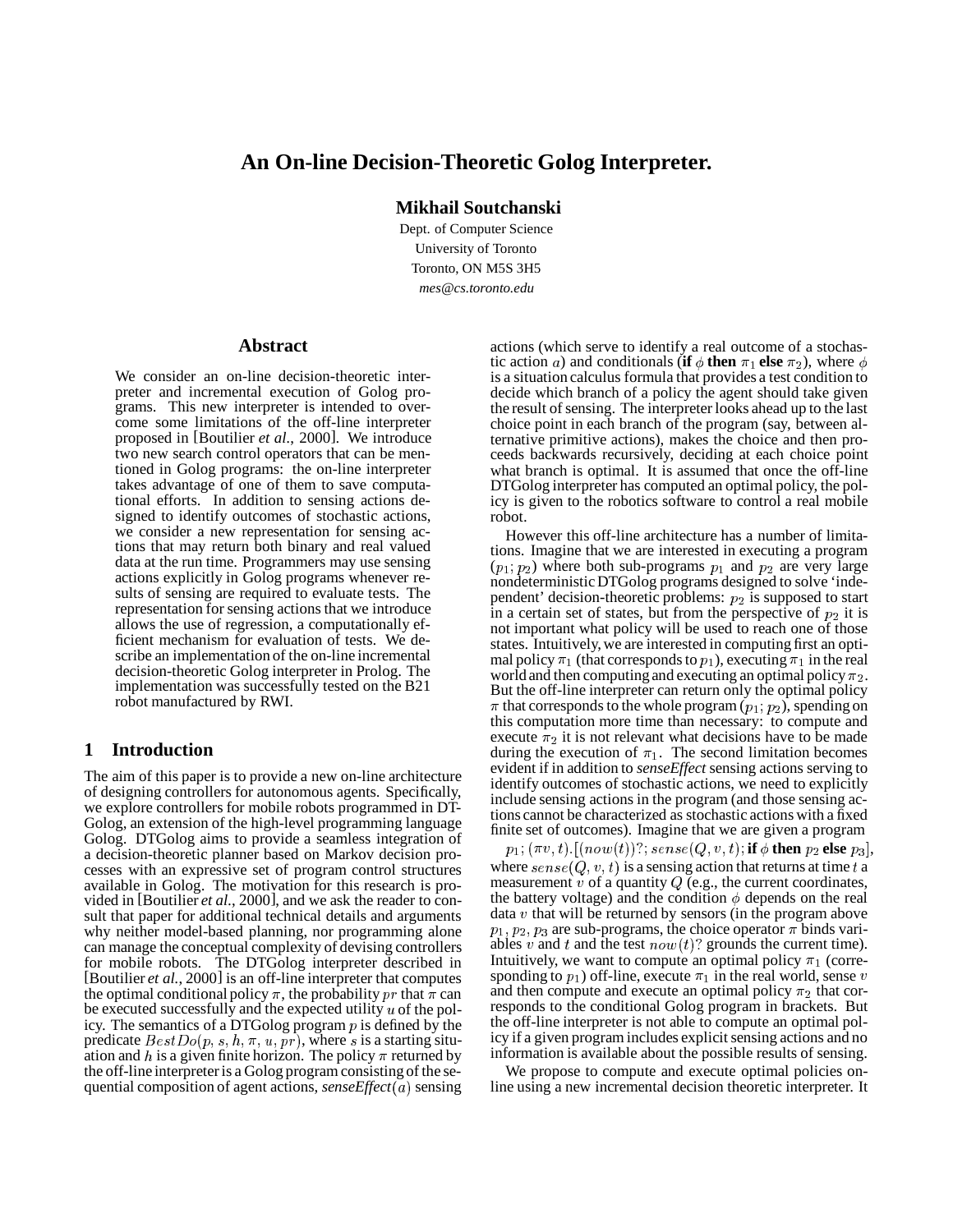works in a step-by-step mode. Given a Golog program  $p$  and a starting situation  $s$ , it computes an optimal policy  $\pi$  and the program  $p'$  that remains when a first action  $a$  in  $\pi$  will be executed. At the next stage, the action  $\alpha$  is executed in the real world. The interpreter gets sensory information to identify which outcome of  $\alpha$  has actually occurred if  $\alpha$  is a stochastic action: this may require doing a sequence of sensing actions on-line. The action  $a$  (and possibly sensing actions performed after that) results in a new situation. Then the cycle of computing an optimal policy and remaining program, executing the first action and getting sensory information (if necessary) repeats until the program terminates or execution fails. In the context of the incremental on-line execution, we define a new programming operator  $\text{optimize}(p)$  that limits the scope of search performed by the interpreter. If  $p$  is the whole program, then no computational efforts are saved when the interpreter computes an optimal policy from  $p$ , but if the programmer writes *optimize*( $p_1$ ),  $p_2$ , then the on-line incremental interpreter will compute and execute step-by-step the Golog program  $p_1$  without looking ahead to decisions that need to be made in  $p_2$ . If the programmer knows that the sensing action  $sense(Q, v, t)$  is necessary to evaluate the condition  $\phi$ , then using the program

### $\textit{optimize}(p_1), (\pi t, v) \, [( \textit{now}(t)) ?; \textit{optimize}(sense(Q, v, t)) ; \quad \blacktriangleleft$ **if**  $\phi$  then  $p_2$  else  $p_3]$

the required information about  $Q$  will be obtained before the incremental interpreter will proceed to the execution of the conditional.<sup>1</sup>

Thus, the incremental interpretation of the decisiontheoretic Golog programs needs an account of sensing (formulated in the situation calculus) that will satisfy several criteria which naturally arise in the robotics context.

- Sensing actions have to accommodate both binary and real valued data returned from sensors.
- There has to exist a computationallyefficient mechanism of using both sensing information and the information about the initial situation given the specifications of how a dynamical system evolves from one situation to another. Regression [Reiter, 2000] proved to be an efficient approach to the solution of the forward projection task (the evaluation of situation calculus formulas with a ground situation term), and for this reason it is desirable to integrate regression with reasoning about sensory information.
- Certain properties in the world vary unpredictably in time and cannot be modeled. Future sensing actions have to allow updating of the currently available information about unmodeled properties, but updates should not lead to inconsistencies.

• Ideally, the specification of sensing actions in the situation calculus has to lead to a natural and sound implementation, e.g., in Prolog.

There are several accounts of sensing in the situation calculus that address different aspects of reasoning about sensory and physical actions [Bacchus *et al.*, 1995; De Giacomo and Levesque, 1999a; 1999b; Funge, 1998; Grosskreutz, 2000; Lakemeyer, 1999; Levesque, 1996; Pirri and Finzi, 1999; Scherl and Levesque, 1993].

Below we propose a new representation of sensing that simplifies reasoning about results of sensing, does not require consistency of sensory information with the domain theory, leads to a natural and sound implementation and has connections with representation of knowledge and sensing considered in [Reiter, 2000].

In Section 2 we recall the representation of the decision theoretic domain introduced in [Boutilier *et al.*, 2000]. In Section 3 we propose a representation forsensing actions and consider several examples. In section 4 we consider the on-line incremental decision-theoretic interpreter. Section 6 discusses connections with previously published papers.

## **2 The decision theoretic problem representation**

The paper [Boutilier *et al.*, 2000] introduces the representation of problem domains that do not include sensing actions. The representation is based on the distinction between agent actions (which can be either deterministic or stochastic) and nature's actions which correspond to separate outcomes of a stochastic agent action. Nature's actions are considered deterministic. They cannot be executed by the agent itself, therefore they never occur in policies which the agent executes. When the agent does a stochastic action  $a$  in a situation  $s$ , nature chooses one of the outcomes  $n$  of that action and the situation  $do(n, s)$  is considered as one of resulting situations. In accordance with this perspective, the evolution of a stochastic transition system is specified by precondition and successor state axioms which never mention stochastic agent actions, but mention only deterministic agent actions and nature's actions. In [Boutilier *et al.*, 2000], it is suggested to characterize the DTGolog problem domain by: 1) the predicate  $agentAction(a)$  which holds if a is an agent action, 2) the predicate  $stochastic(a, s, n)$  meaning that nature's action  $n$  is one of outcomes of the stochastic agent action  $a$  in the situation s, 3) the function symbol  $prob(n, s)$  that denotes the probability of nature's action  $n$  in situation  $s$ , and 4) the predicate *senseCond*( $n, \phi$ ) specifying the test condition  $\phi$  serving to identify the outcome  $n$  of the last stochastic action, 5) the function symbol  $reward(do(a, s))$  denotes rewards and costs as functions of the current situation  $do(a, s)$ , the action a or both.

As an example, imagine a robot moving between different locations: the process of going is initiated by a deterministic action  $startGo(l_1, l_2, t)$  but is terminated by a stochastic action  $endGo(l_1, l_2, t)$  that may have two different outcomes: successful arrival  $endGoS(l_1, l_2, t)$  and unsuccessful stop in a place different from the destination  $endGoF(l_1, l_3, t)$  (the robot gets stuck in the hall or cannot enter an office because its door is closed). We represent the process of moving between locations  $l_1$  and  $l_2$  by the relational fluent  $going(l_1, l_2, s)$  and represent a (symbolic) location of the robot by the relational fluent  $robotLoc(l, s)$  meaning that l (the office of an employee, the hall or the main office) is the place where the robot

<sup>&</sup>lt;sup>1</sup>The following simple scenario provides an illustration. Imagine an agent that has an airline ticket from Rome to Seattle and wants to compute an optimal policy of traveling from Rome to a conference venue in Seattle. This computational task consists of several independent decision theoretic tasks: compute an optimal policy of traveling from home in Rome to a local international airport and then execute it, sense the gate from where the flight will depart, fly to an international airport in Seattle and after arrival compute an optimal policy of traveling from the airport to the conference venue. A Golog programmer does not need any information about the number of gates in Rome and about assignment of flights to gates to write a program providing suitable constraints on the search for a globally optimal policy.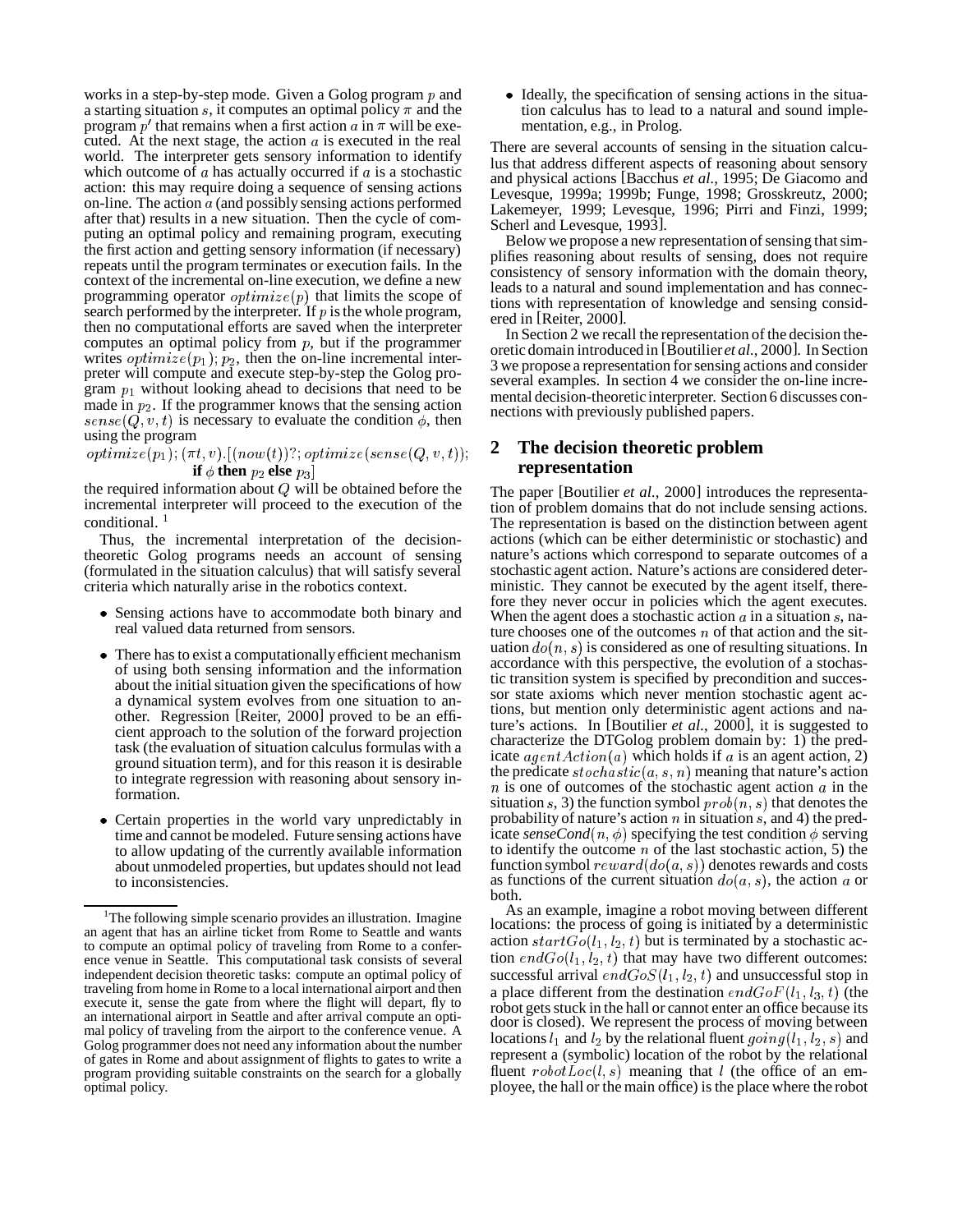is. The transitions in the stochastic dynamical system describing the robot's motion are characterized by the following precondition and successor state axioms.

 $Poss(startGo(l_1, l_2, t), s) \equiv \neg (\exists l, l') going(l, l', s) \land robotLoc(l_1, s),$ 

 $Poss(endGoS(l_1, l_2, t), s) \equiv going(l_1, l_2, s),$  $Poss(endGoF(l_1, l_2, t), s) \equiv \exists l'.going(l_1, l', s) \wedge l' \neq l_2,$  $going(l, l', do(a, s)) \equiv (\exists t)a = startGo(l, l', t)$ 

 . *going* --/01
) \* & *endGoS* --/ . *going* - /01
) / \* & *endGoF*-  "

The real outcome  $n$  of a stochastic agent action  $a$  can be identified only from sensory information. This information has to be obtained by executing sensing actions. In the following section we propose a new representation for sensing actions providing a seamless integration with the representation considered in this section.

## **3 Sensing actions**

In contrast to physical actions, sensing actions do not change any properties of the external world, but return values measured by sensors. Despite this difference, it is convenient to treat both physical and sensing actions equally in successor state axioms. This approach is justifiable if fluents represent what the robot 'knows' about the world (see Figure 1). More specifically, let the high-level control module of the robot be provided with the internal logical model of the world (the set of precondition and successor state axioms) and the axiomatization of the initial situation. The programmer expresses in this axiomatization his (incomplete) knowledge of the initial situation and captures certain important effects of the robot's actions, but some other effects and actions of other agents may remain unmodelled. When the robot does an action in the real world (i.e., the high-level control module sends a command to effectors and effectors execute this command), it does not know directly and immediately what effects in reality this action will produce: the high-level control module may only compute expected effects using the internal logical model. Similarly, if the robot is informed about actions executed by external agents, the high-level control module may compute expected effects of those exogenous actions (if axioms account for them). Thus, from the point of view of the programmer who designed the axioms, the high-level control module maintains the set of beliefs that the robot has about the real world. This set of beliefs needs feedback from the real world because of possible contingencies, incompleteness of the initial information and unobserved or unmodelled actions executed by other agents. To gain the feedback, the high-level control module requests information from sensors and they return required data. We find it convenient to represent information gathered from sensors by an argument of the sensing action: a value of the argument will be instantiated at the run time when the sensing action will be executed. Then, all the high-level control module needs to know is the current situation (action log): expected effects of actions on fluents can be computed from the given sequence of physical and sensing actions.

In the sequel, we consider only deterministic sensing actions, but noisy sensing actions can be represented as well.

We suggest representing sensing actions by the functional symbol  $\textit{sense}(q, v, t)$  where q is what to sense, v is term representing a run time value returned by the sensors and  $t$  is time; the predicate  $\mathit{senseAction}(a)$  is true whenever a is a  $\mu$ 



Figure 1: A high-level control module and low-level modules interacting with the environment.

sensing action. We proceed to consider several examples of successor state axioms that employ our representation.

**1.** Let  $\mathit{sense}(Coord, l, t)$  be the sensing action that returns the pair  $l = (x, y)$  of geometric coordinates of the current robot location on the two-dimensional grid and  $gridLoc(x, y, s)$  be a relational fluent that is true if  $(x, y)$ are the coordinates of the robot's location in s. In this example we assume that all actions are deterministic (we do this only to simplify the exposition of this example). The process of moving (represented by the relational fluent  $moving(x_1, y_1, x_2, y_2, s))$  from the grid location  $(x_1, y_1)$  to the point  $(x_2, y_2)$  is initiated by the deterministic instantaneous action  $startMove(x_1, y_1, x_2, y_2, t)$  and is terminated by the deterministic action  $endMove(x_1, y_1, x_2, y_2, t)$ . The robot may also change its location if it is transported by an external agent from one place to another: the exogenous actions  $take(x_1, y_1, t)$  and  $put(x_2, y_2, t)$  account for this (and the fluent  $transported(s)$  represents the process of moving the robot by an external agent). The following successor state and precondition axioms characterize aforementioned fluents and actions.

 $gridLoc(x, y, do(a, s)) \equiv$ -P0 "-Q: " \*\$"0
95- -% RS<#9- ):S<TRS=-9- -:U=0OV  $(\neg transported(s) \land (\exists t, x', y') \land a = endMove(x', y', x, y, t)) \lor$  -\*\$- - R P0 -Q: "
<>=3 3V  $gridLoc(x, y, s) \wedge \neg (\exists t, x', y') \land x = put(x', y', t) \wedge$ results to the contract of the contract of the contract of the contract of the contract of the contract of the  $\neg(\exists x, y, x', y', t)$ a = endMove $(x, y, x', y', t)$ ,

where  $xCrd(l)$ ,  $yCrd(l)$  denote, respectively, x and y components of the current robot location  $l$ .

$$
moving(x_1, y_1, x_2, y_2, do(a, s)) \equiv \n(\exists t)a = startMove(x_1, y_1, x_2, y_2, t) \lor \nmoving(x_1, y_1, x_2, y_2, s) \land \n\neg(\exists t)a = endMove(x_1, y_1, x_2, y_2, t).
$$

 $transform of the function  $transported(do(a, s)) \equiv (\exists t, x, y) \land a = take(x, y, t) \lor$$ #.  $transformed(s) \wedge \neg (\exists t, x', y') a = put(x', y', t) \vee$ <br> $(\neg \exists x, y, x', y') moving(x, y, x', y') \wedge gridLoc(x, y, s) \wedge$  $(\exists t, l)a = sense(Coord, l, t) \wedge (xCrd(l) \neq x \vee yCrd(l) \neq y).$ 

 $Poss(startMove(x_1, y_1, x_2, y_2, t), s) \equiv \neg transfected(s) \land$  $\neg(\exists x, y, x', y') \, moving(x, y, x', y', s) \wedge gridLoc(x_1, y_1, s),$  $Poss(endMove(x_1, y_1, x_2, y_2, t), s) \equiv moving(x_1, y_1, x_2, y_2, s)$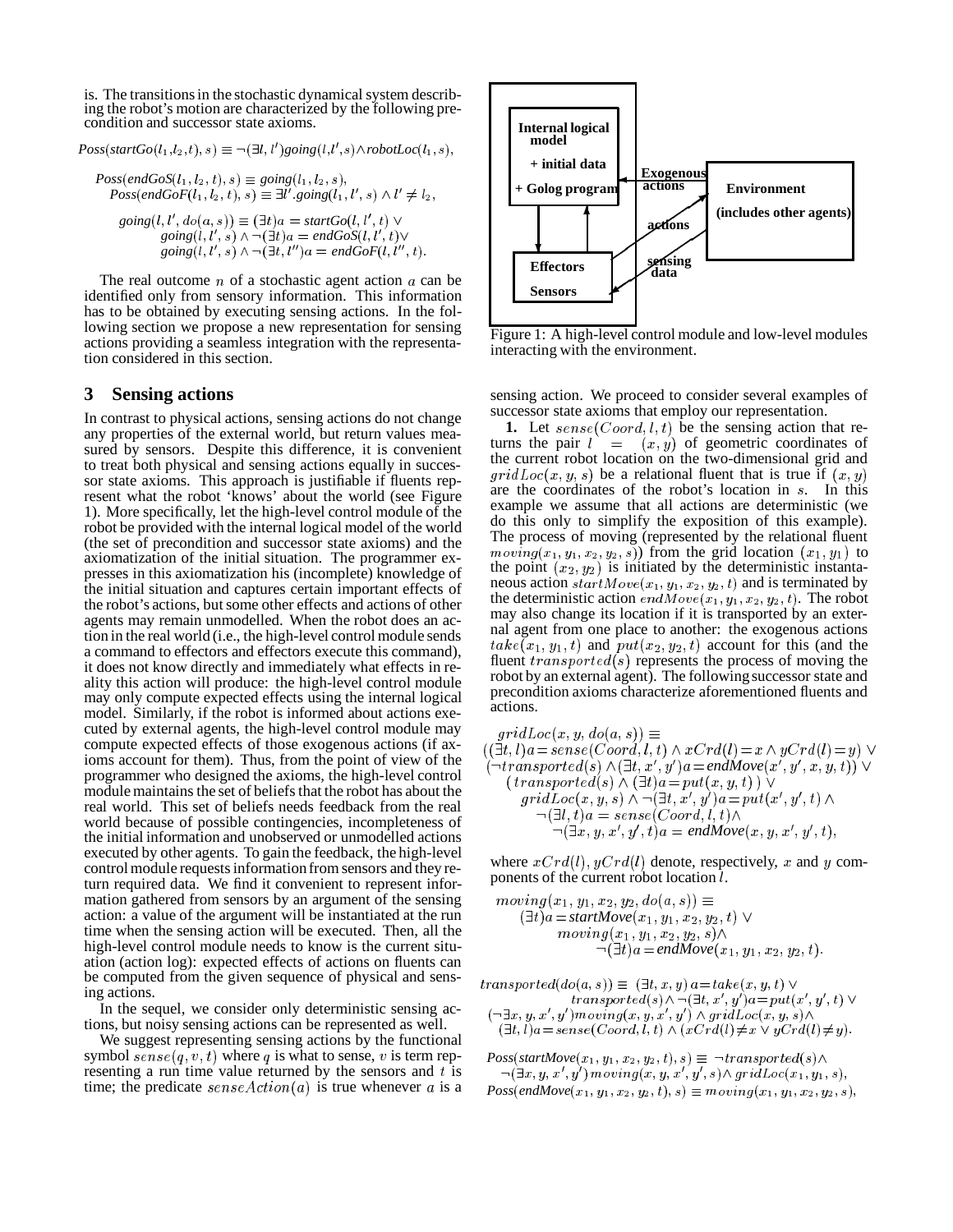$$
Poss(take(x, y, t), s) \equiv \neg transported(s) \land gridLoc(x, y, s) \land \n\neg(\exists x_1, y_1, x_2, y_2) moving(x_1, y_1, x_2, y_2, s),
$$
\n
$$
Poss(put(x, y, t), s) \equiv transformed(s).
$$

Imagine that in the initial situation the robot stays at  $(0,0)$ ; later, at time 1, it starts moving from  $(0,0)$  to  $(2,3)$ , but when the robot stops at time 11 and senses its coordinates at time 12, its sensors tell it that it is located at  $(4,4)$ . The sensory information is inconsistent with the expected location of the robot, but this discrepancy can be attributed to unobserved actions of an external agent who transported the robot. Hence, the final situation is not

$$
S_3 = do(sense(Coord, (4, 4), 12), do(endMove(0, 0, 2, 3, 11), do(sartMove(0, 0, 2, 3, 1), S_0))),
$$

as we originally expected, but the situation resulting from the execution of exogenous actions  $take(2, 3, T_1)$  and  $put(4, 4, T_2)$ , in the situation when the robot ends moving, followed by the sensing action. The exogenous actions occurred at unknown times  $T_1, T_2$  (we may say about the actual history only that  $11 \leq T_1 < T_2 \leq 12$ .

**2.** The robot can determine its location using data from sonar and laser sensors. But if the last action was not sensing coordinates  $(x, y)$ , then the current location can be determined from the previous location and the actions that the robot has executed. The process of going from  $l$  to  $l'$  is initiated by the deterministic action  $startGo(l, l', t)$  and is terminated by the stochastic action  $endGo(l, l', t)$  (axiomatized in Section 2).

$$
robotLoc(l, do(a, s)) \equiv (\exists t, v, x, y) a = sense(Coord, v, t)
$$
\n
$$
\land xCrd(v) = x \land yCrd(v) = y \land
$$
\n
$$
((\exists p) l = office(p) \land inOffice(l, x, y) \lor
$$
\n
$$
l = Hall \land \neg(\exists p) inOffice(offset(ep), x, y)) \lor
$$
\n
$$
(\exists t, l_1)a = endGoS(l_1, l, t) \lor (\exists t, l_1)a = endGoF(l_1, l, t) \lor
$$
\n
$$
robotLoc(l, s) \land \neg(\exists t, l_2, l_3, v) (a = sense(Coord, v, t) \land
$$
\n
$$
a = endGoS(l_2, l_3, t) \land a = endGoF(l_2, l_3, t)).
$$
\n(3)

where the predicate *inOffice*(*l*, *x*, *y*) is true if the pair  $(x, y)$ is inside of the office  $l$ , the functional symbols *bottomY* $(l)$ ,  $topY(l)$ ,  $rightX(l)$  and  $leftX(l)$  represent coordinates of top left and bottom right corners of a rectangle that contains the office  $l$  inside.

$$
inOffice(l, x, y) \equiv (\exists y_b, y_t, x_l, x_r) \nbottom Y(l) = y_b \land top Y(l) = y_t \land \nleft(X(l) = x_l \land rightX(l) = x_r \land \n x_l \le x \le x_r \land y_b \le y \le y_t
$$

When the robot stops and senses coordinates, it determines its real location and the high-level control module can identify the outcome of the stochastic action  $endGo(l, l', t)$ : whether the robot stopped successfully or failed to arrive at the intended destination.

**3.** Let  $give(item, person, t)$  be a stochastic action that has two different outcomes:  $give S(item, person, t) - the$ robot gives successfully an *item* to *person* at time  $t$  – and  $give F (item, person, t)$  – the action of giving an *item* to *person* is unsuccessful. Let  $\mathit{sense}(Ackn, v, t)$  be the action of sensing whether delivery of the  $item$  to  $person$  was successful or not: if it was, then delivery is acknowledged and

 $x, y, s$   $\wedge$   $v=1$ , if not – the result of sensing is  $v=0$  (e.g., acknowledgment  $v=1$  can be implemented if a recipient presses one of robot's buttons during a certain interval of time; if no button was pressed, then  $v=0$ ). The following successor state axiom characterizes how the fluent *hasCoffee* (*person*, *s*) changes from situation to situation: whenever the robot is in the office of *person* and it senses that one of its buttons was pressed, it is assumed that the  $person$  pressed a button to acknowledge that she has a coffee. From this sensory information, the high-level control module can identify whether the outcome of  $give (item, person, t)$  was successful or not.

$$
has Coffee(pers, do(a, s)) \equiv
$$
  
\n
$$
(\exists t)a = gives(Coffee, pers, t) \lor has Coffee(pers, s) \lor
$$
  
\n
$$
(\exists t, v)a = sense(Ackn, v, t) \land v = 1 \land
$$
  
\n
$$
robotLoc(office(pers), s).
$$

**4.** Assume that the robot has no devices to sense its location directly, but can measure its velocity (e.g., by counting revolutions of its motors): we model this by the sensing action  $sense(Vel, v, t)$ . For simplicity of presentation, the motion is uniform and the robot moves along the  $x$  axis; we also assume in this example that both *startMove* and *endMove* actions are deterministic (their precondition axioms are similar to axioms in the example 1). In this example, when the robot starts moving it moves with a certain velocity that remains constant but unknown, unless the robot measures its velocity.

Given the value returned by the velocity sensor, we are interested in computing the current location of the robot:<sup>3</sup>

$$
moving(do(a, s)) \equiv (\exists t)a = startMove(t) \vee
$$
  

$$
moving(s) \wedge \neg (\exists t)a = endMove(t).
$$

$$
t) \vee \begin{array}{ll} & & & & & & & \\ t) \vee & & & & & & \\ \hline & & & & & & \\ \wedge & & & & & & \\ \wedge & & & & & & \\ \wedge & & & & & & \\ \end{array}
$$

' "< 
 -lN  $( \exists v, t_1, t_2, x')$   $(a = sense$   $\vee$   $et, v, t_1$   $)$   $\wedge$   $local(x', s)$   $\wedge$  $start(s) = t_2 \wedge x = v \cdot (t_1 - t_2) + x' \cdot v'$  $(\exists v, t_1, t_2, x')$   $(a = \text{endMove}(t_1) \wedge \text{velocity}(v, s) \wedge$  $local(x', s) \wedge start(s) = t_2 \wedge x = v \cdot (t_1 - t_2) + x' \vee$  $(\neg \exists t) a = \text{endMove}(t) \land (\neg \exists t, v) a = \text{sense}(Vel, v, t) \land$  $\lceil \neg moving(s) \wedge local(x, s) \vee moving(s) \wedge$  $(\exists v, t_1, t_2, x')$  (velocity(v, s)  $\wedge$  locat(x', s) $\wedge$  $start(s) = t_2 \wedge time(a) = t_1 \wedge x = v \cdot (t_1 - t_2) + x'$ .

 $t_{em}$  to and sensing actions. The forward projection task is to deter-It is surprisingly straightforward to use regression in our setting to solve the forward projection task. Let  $D$  be a background axiomatization of the domain (a set of successor state axioms, precondition axioms, unique name axioms and a set of first order sentences whose only situation term is  $S_0$ ) and let  $\phi(s)$  be a situation calculus formula that has the free variable  $s$  as the only situational argument. Suppose we are given a ground situational term  $S$  that may mention both physical mine whether

 $\mathcal{D} \models \phi(S)$ 

Regression is a computationally efficient way of solving the forward projection task [Reiter, 2000; Pirri and Reiter, 1999] when  $S$  does not mention any sensing actions. The representation introduced above allows us to use regression also in the

 $2$ In the sequel, we do not consider how the discrepancy between results of a deterministic action and observations obtained from sensors can be explained by occurrences of unobserved exogenous actions. However, our example indicates that inconsistency between physical and sensory actions can be resolved by solving a corresponding diagnostic problem (e.g., see [McIlraith, 1998]).

<sup>&</sup>lt;sup>3</sup>We use the function symbol  $start(s)$  to denote the starting time of the situation s and the function symbol  $time(a)$  to denote the time when the action  $a$  occurs, see [Reiter, 1998] for details.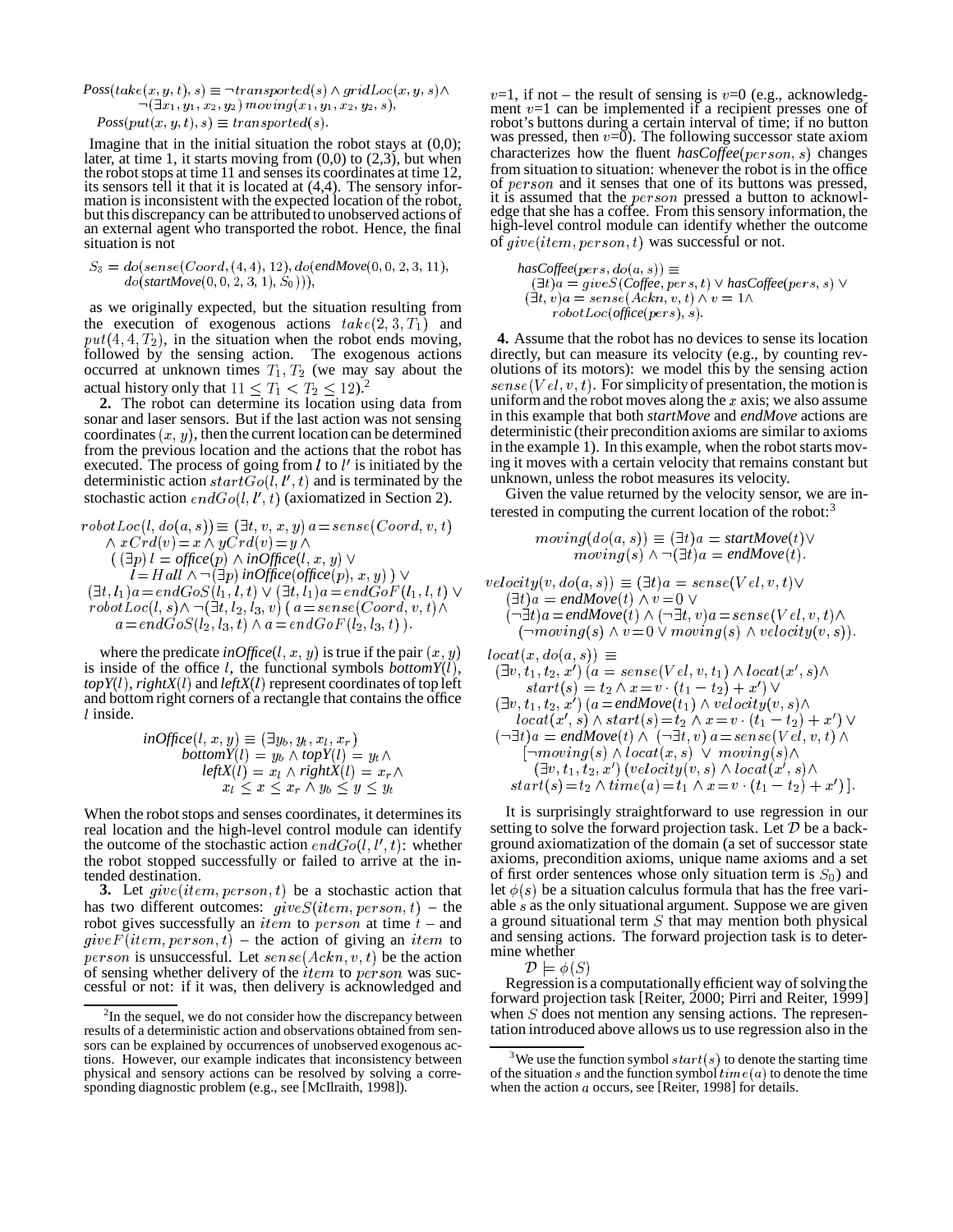case when  $S$  mentions sensing actions explicitly. Thus, we can use regression to evaluate tests  $(\phi)$ ? in Golog programs with sensing actions: no modifications are required. In addition, our approach allows us to use an implementation in Prolog considered in [Reiter, 2000].

There is an interesting connection between our representation of 'beliefs' and sensing and the approach to representation of sensing and knowledge considered in Section 11.7 on knowledge-based programming [Reiter, 2000], where knowledge is defined using an epistemic fluent  $K(s, \sigma)$ . According to the main theorem of that section, knowledge of  $\phi$  in situation  $\sigma$  (where  $\sigma$  is a ground situation term) is entailed by a basic action theory  $D$  augmented by knowledge about the outcomes of all sense actions mentioned in  $\sigma$  iff regression of  $\phi[\sigma]$  is entailed only by conjunction of unique names axioms and initial situation axioms augmented by regression of all sentences obtained as outcomes of sensing actions (the important condition when this theorem holds is that the theory of  $S_0$  consists of conjunction of sentences declaring only what the agent knows about the world it inhabits, but there are no sentences declaring what is actually true of the world, or what the agent knows about what he knows). In other words, reasoning about knowledge can be reduced to provability of a sentence (whose only situation term is  $S_0$ ) relative to axioms that either do not mention situation terms or mention only  $S_0$ [Reiter, 2000]. Under the conditions when aforementioned theorem holds and when we consider sensing of fluents only, but not arbitrary sentences, one can prove that knowledge of  $\phi$ in situation  $\sigma$  is entailed by conjunction of a basic action theory (where successor state axioms have occurrences of physical actions only) and axioms about knowledge of outcomes of sensing iff  $\phi[\sigma]$  is entailed by our modification of a basic action theory, where successor state axioms mention both physical and sensory actions (see [Authors, forthcoming]). Intuitively, this is true because we replace conjunction of successor state axioms (that mention only physical actions) and axioms about outcomes of sensing by successor state axioms that mention both physical and sensory actions.

## **4 The incremental on-line DTGolog interpreter**

The incremental DTGolog interpreter uses the predicate  $IncrBestDo(p_1, s, p_2, h, \pi, u, pr)$  and the predicate  $Final(p, s, \pi, u)$ . The former predicate takes as input the Golog program  $p_1$ , starting situation s, horizon h and returns the optimal conditional policy  $\pi$ , its expected utility u, the probability of success  $pr$ , and the program  $p_2$  that remains after executing the first action from the policy  $\pi$ . The latter predicate tells when the execution of the policy completes:  $Final(p, s, \pi, u)$  is true if either the program p is Nil (the  $\Box p$ , null program) or  $Stop$  (a zero cost action that takes the agent to an absorbing state meaning that the execution failed), or if the policy  $\pi$  is Nil or Stop. In all these cases, u is  $\frac{10}{100}$ simply the reward associated with the situation  $s$ . Note that in comparison to *BestDo*, *IncrBestDo* has an additional argument  $p_2$  representing the program that remains to be executed.

*IncrBestDo* $(p_1, s, p_2, h, \pi, u, pr)$  is defined inductively on the structure of a Golog program  $p_1$ . Below we consider its definition in the case when the program  $p_1$  begins with a deterministic agent action.

$$
IncrBestDo(a; p_1, s, p_2, h, \pi, u, pr) \stackrel{def}{=} \n\begin{cases}\n-Poss(a, s) \land & p_2 = Nil \land \pi = Stop \land pr = 0 \land u = reward(s) \lor \\
Poss(a, s) \land p_2 = p_1 \land \exists (p', \pi', u', pr') \\
Incr BestDo(p_2, do(a, s), p', h-1, \pi', u', pr') \land \\
\pi = (a; \pi') \land u = reward(s) + u' \land pr = pr']\n\end{cases}
$$

If a deterministic agent action  $\alpha$  is possible in situation  $\alpha$ , then we compute the optimal policy  $\pi'$  of the remaining program  $p_1$ , its expected utility  $u'$  and the probability of successful termination  $pr'$ . Because a is a deterministic action, the probability  $pr'$  that the policy  $\pi'$  will complete successfully is the same as for the program itself; the expected utility  $u$  is a sum of a reward for being in  $s$  and the expected utility of continuation  $u'$ . If  $a$  is not possible, then the remaining program is  $Nil$ , and the policy is the *Stop* action, the expected utility is the reward in  $s$  and the probability of success is 0.

Other cases are defined similarly to  $BestDo$ , e.g., if the program begins with the finite nondeterministic choice ( $\pi(x)$  $\{\tau(p); p', \text{ where } \tau \text{ is the finite set } \{c_1, \ldots, c_n\} \text{ and the choice }$ binds all free occurrences of  $x$  in  $p$  to one of the elements:

$$
\textit{IncrBestDo}((\pi(x\::\: p); p', s, p_r, h, pol, u, pr) \mathop{=}\limits^{def} \newline \textit{IncrBestDo}((p|_{c1}^x \mid \ \ldots \ \mid p|_{cn}^s); p', s, p_r, h, pol, u, pr)
$$

where  $p|_{c}^{x}$  means substitution of c for all free occurrences of x in  $p$ . Thus, the optimal policy  $pol$  corresponds to the element  $\epsilon$  in  $\tau$  that delivers the best execution. Note that the remaining program  $p_r$  is the same on the both sides of the definition.

Recall that policies are Golog programs as well. Moreover, if  $p$  is a Golog program that contains many nondeterministic choices, the optimal policy  $\pi$  computed from  $p$  is a conditional program that does not involve any nondeterministic choices. This observation suggests that programmers may wish to take advantage of the structure in a decision theoretic problem and use explicit search control operators that limit bounds where the search for an optimal policy has to concentrate. In addition to the standard set of Golog programming constructs, we introduce two new operators:  $local(p)$  and  $optimize(p)$ . Intuitively, the program  $local(p_1)$ ,  $p_2$  means the following. First, compute the optimal policy  $\pi_1$  corresponding to the subprogram  $p_1$ , then compute the optimal policy  $\pi$  corresponding to the program  $\pi_1$ ,  $p_2$ . If both sub-programs  $p_1$  and  $p_2$  are highly nondeterministic, then using the operator  $local(p_1)$  the programmer indicates where the computational efforts can be saved: there is no need in looking ahead further than  $p_1$  to compute  $\pi_1$ . Thus, in the case that a Golog program begins with  $local(p)$ 

$$
\begin{array}{l} \mathit{IncrBestDo}(local(p_1);p_2,s,p_r,h,\pi,u,pr) \mathop{=}^{\mathit{def}} \\ \textit{(}\exists p,\pi_1,u_1,pr_1)\mathit{IncrBestDo}(p_1;Nil,s,p,h,\pi_1,u_1,pr_1) \wedge \\ \mathit{IncrBestDo}(\pi_1;p_2,s,p_r,h,\pi,u,pr).\end{array}
$$

The construct  $local(p_1)$  limits the search, but once the pol-<br>icy  $\pi_1$  was computed and the first action in  $\pi_1$  was executed, the remaining part of the program has no indication where the search may concentrate. For this reason, the programmer may find convenient to use another search control operator that once used persists in the remaining part of the program until the program inside the scopes of that operator terminates. This operator is called  $\textit{optimize}(p)$  and is specified by the following abbreviation.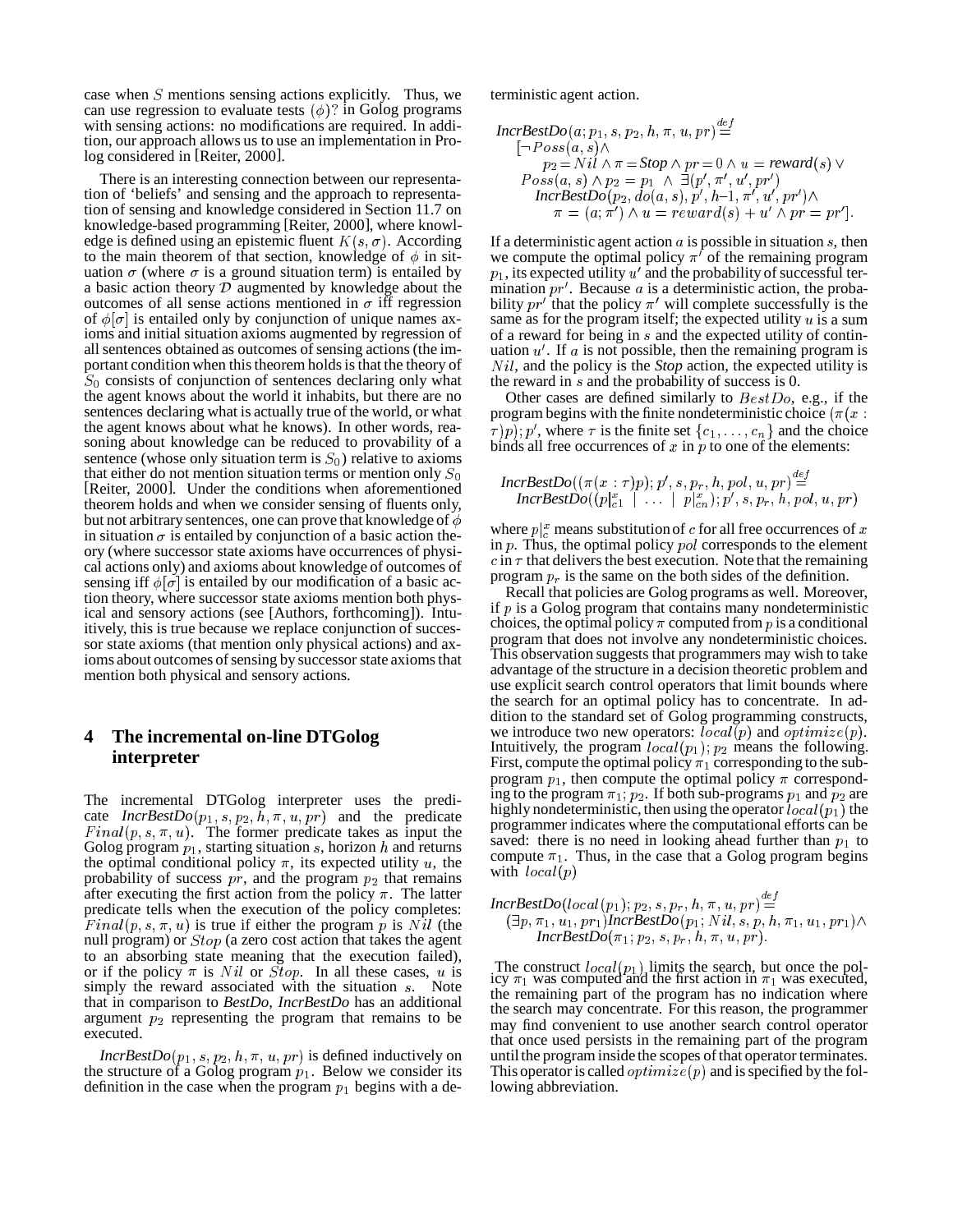```
IncrBestDo(optimize (p_1); p_2, s, p_r, h, \pi, u, pr) {\overset{def}{=}} \qquad \qquad \textsf{sens}(\exists p') IncrBestDo (p_1; Nil, s, p', h, \pi, u, pr) \wedge\langle p \rangle \neq N if \wedge p_r = (\text{optimize}(p) \mid p_2) \veep' = Nil \wedge p_r = p_2).
```
According to this specification, an optimal policy  $\pi$  can be computed without looking ahead to the program  $p_2$ ; hence, using  $\textit{optimize}(p_1)$  a programmer can express a domain specific procedural knowledge to save computational efforts. Note that when  $p'$  is *Nil*, i.e. there will be nothing in  $p_1$  to execute after doing the only action in  $\pi$ , the remaining program  $p_r$  contains only  $p_2$ .

#### **4.1 Implementing the on-line interpreter**

Given the definitions of *IncrBestDo* mentioned in the previous sub-section, we can consider now the on-line interpretation coupled with execution of Golog programs. The definitions of  $IncrBestDo(p_1, s, p_2, h, \pi, u, pr)$  translate directly into Prolog clauses (we omit them here). The on-line interpreter calls the off-line *incrBestDo(E,S,ER,H,Pol1,U1,Prob1)* interpreter to compute an optimal policy from the given program expression  $\hat{E}$ , gets the first action of the optimal policy, commits to it, does it in the physical world, then repeats with the rest of the program. The following is such an interpreter implemented in Prolog:

```
online(E,S,H,Pol,U) :-
incrBestDo(E,S,ER,H,Pol1,U1,Prob1),
( final(ER,S,H,Pol1,U1), Pol=Pol1, U=U1 ;
  reward(R,S),
  Pol1 = (A : Rest),( agentAction(A), not stochastic(A,S,L),
   doReally(A), /*execute A in reality*/
     !, /* commit to the result */
   online(ER,do(A,S),H,PolFut,UFut),
   Pol=(A : PolFut), U is R + UFut;
   senseAction(A),
   doReally(A), \frac{1}{4} do sensing */
     !, /*commit to results of sensing*/
   online(ER,do(A,S),H,PolFut,UFut),
   Pol=(A : PolFut), U is R + UFut ;
   agentAction(A), stochastic(A,S,L),
   doReally(A), /*execute A in reality*/
     !, /* commit to the result */
   senseEffect(A,S,SEff),
   diagnose(SEff,L,SN), /*What happened?*/
   online(ER,SN,H,PolFut,UFut),
   Pol=(A : PolF), U is R + UFut)
).
```
The on-line interpreter uses the Prolog cut (!) to prevent backtracking to the predicate  $doReally$ : we need this because once actions have been actually performed in the physical world, the robot cannot undo them.

In addition to predicates mentioned in section 2, the on-line interpreter uses the predicate  $\mathit{senseEffect}(A, S1, S2)$ , the predicate  $diffSequence(A, Seq)$  and the predicate  $diagnose(S2, OutcomesList, S3).$  We describe below their meaning and show their implementation in Prolog.

Given the stochastic action  $A$  and the situation  $S1$ , the predicate *senseEffect*( $A, S1, S2$ ) holds if  $S2$  is the situation that results from doing a number of sensing actions necessary to differentiate between outcomes of the stochastic action A. The predicate  $diffSequence(A, Seq)$  holds if  $Seq$  is the sequence of sensing actions  $(a_1, a_2, \ldots, a_n)$  specified by the programmer in the domain problem representation: this sequence is differentiating if after doing all actions in the sequence the action chosen by 'nature' as the outcome of stochastic action  $A$  can be uniquely identified.

senseEffect(A,S,SE) :- diffSequence(A,Seq), getSensorInput(S,Seq,SE).

 $getSensorInput(S, A, do(A, S)) :- senseAction(A),$ doReally(A). /\*connect to sensors, get data for a free variable in A \*/

```
getSensorInput(S1,(A : Rest),SE) :-
  doReally(A), /* connect to sensors,
                   get data
getSensorInput(do(A,S1),Rest,SE).
```
The predicate  $diagnose(S1, L, S2)$  takes as its first argument the situation resulting from getting a sensory input: it contains 'enough' information to disambiguate between different possible outcomes of the last stochastic action A. The second argument is the list  $L$  of all outcomes that nature may choose if the agent executes the stochastic action  $A$  in  $S1$  and the third argument is the situation that is the result of nature's action which actually occurred. We can identify which action nature has chosen using the set of mutually exclusive test conditions *senseCond*( $n_i$ ,  $\phi_i$ ), where  $\phi_i$  is a term representing a situation calculus formula: if  $\phi_i$  holds in the current situation, then we know that nature has chosen the action  $n_i$  ( $n_i$  belongs

```
diagnose(SE,[N],do(N,SE)) :-
        senseCond(N,C), holds(C,SE).
diagnose(SE,[N|Outcomes],SN):- senseCond(N,C),
       (holds(C,SE), SN=do(N,SE);not holds(C,SE),
         diagnose(SE,Outcomes,SN) ).
```
## **5 Examples**

to the list  $L$ ).

In this section we describe a simple, but realistic domain where natural constraints on robot behavior can be convenientlyexpressed in a Golog program. In domains of thistype, we can use the on-line interpreter to find and execute incrementally an optimal policy.

Imagine a robot that has to deliver coffee from the main office where a coffee machine is located. A secretary can put a cup of coffee on the robot and we model this by saying that the robot executes the deterministic action  $pickup(item, t)$ . We model the process of moving by the deterministic action *startGo*( $l_1$ ,  $l_2$ , t) and stochastic action *endGo*( $l_1$ ,  $l_2$ , t). When the robot arrives at the door of an employee, it asks the employee to take delivered items; we model this by the stochastic action  $give (item, person, t)$ : if the employee is in her office and takes the item, then this action has a successful outcome  $give S(item, person, t)$ ; but if the employee is out, then *give*(*item*, *person*, *t*) fails, reflected by outcome  $giveF(item, person, t)$  (see example 4 in Section 3 for details). When the robot is in the main office, it can sense the battery voltage by doing the action  $\text{se}$  nse $(\text{Battery}, v, t)$  and, if necessary, connect to the charger.

This domain is modeled using fluents such as  $going (l_1, l_2, s),$  $*carrying*(*item*, s),$  $hasCoffee (person, s), voltage(x, s), etc., with obvious$ intent. Several other predicates, function symbols and constants (e.g., names of people, items and locations) are also used.<sup>4</sup> Some examples of preconditions and successor

<sup>&</sup>lt;sup>4</sup>We use the predicate wants Coffee( $p, t_1, t_2$ ) to assert that the person p wants coffee anytime in the interval  $[t_1, t_2]$ , the function symbol  $travTime(l_1, l_2)$  to denote the travel time between locations  $l_1$ and  $l_2$  and the predicate  $in(x, y)$  to assert that x is an element of y.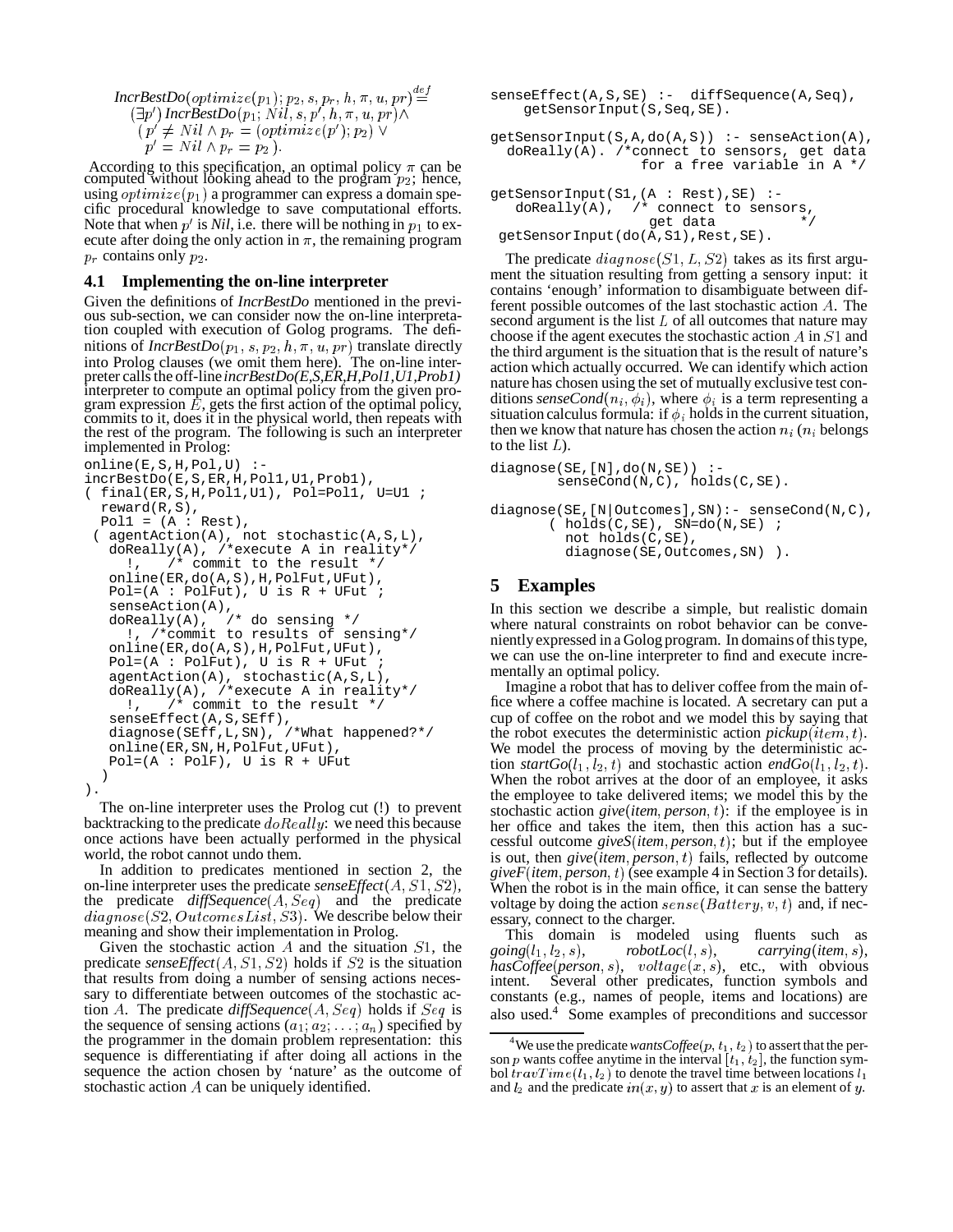state axioms have already been described in Section 2 and examples 3, 4 and 5 in Section 3. In addition to them, we need the successor state axiom that characterizes the relational fluent  $status(p, st, s)$ : a person p can be in or out of an office and the robot can determine the current status  $st$  when it gives an item:

 0 - \* " -ON  $(\exists t) a = giveS(item, person, t) \wedge st = In \vee$  $(\exists t) a = giveF(item, person, t) \wedge st = Out \vee$  0 "- \* ""R  $\neg(\exists i, p, t) a = give S(i, p, t) \land \neg(\exists i, p, t) a = give F(i, p, t).$ 

Examples of sense conditions and axioms specifying probabilities are provided below:  $prob(endGoS(t_1, t_2, t), s)$  =  $\qquad$  or  $t_1$  $senseCond(endGoS(l_1, l_2, t), robotLoc(l_2)),$  $prob(giveS(Coffee, Craig, t), s) = 0.8$ .

The robotreceives a positive reward for delivering coffee in time. If a person wants a coffee from  $t_1$  to  $t_2$ , then the robot gets the highest reward  $\frac{t_2-t_1}{2}$  when it gives coffee at  $t_1$  to that person, the reward declines linearly with time and at moments  $\frac{t_1}{2}$  and  $t_2$  the reward becomes zero; the reward is negative outside the interval  $(\frac{t_1}{2}, t_2)$ . Because all actions have a time argument, it is easy to compute the reward as the maximum of the linear function mentioned above given a sequence of actionsthat includesthe action of giving coffee as the last action (inequalities between the time arguments of actions in the sequence provide a set of temporal constraints). The rewards for doing all other actions are zero.

In the initial situation, the robot is located in the main office and there are several requests for coffee. The MDP problem is to find an optimal policy that corresponds to delivering coffee in the optimal way.

The following compact Golog procedures express natural constraints of the robot's behavior (with abbreviations MO (main office),  $C$  (coffee) ). The argument  $r$  of the procedure  $deliver(r)$  denotes the finite range of offices and each office is the finite range of people who occupy it; for example, the argument of this procedure can be the finite set of offices  $\{LP271, LP276, LP290b, LP269\}$ , where the office  $LP271$  is the finite set of names  $\{Steve, Maurice, Yves\}$ .

```
\mathbf{proc}\;deliver(r)while (\exists x) in(x, r) \wedge (\exists person) in(person, x) \wedge(\exists t_1, t_2)wantsCoffee(person, t_1, t_2)\wedge\neg status (person, Out) do
 \pi(office:r)(\; optimizer (\; \pi (person: \; office) \;(\exists t_1, t_2 \textit{wants} \textit{Coffee} (\textit{person}, t_1, t_2) \land\neg status (person, Out):
       \pi t . [deliverCoffee (person, t)] ;
          \pi t. [(now(t))]; goto(MO, t)]; leaveItems ));
    \textit{optimize}({\color{red}\pi(v, t)}{\color{black}.\;[(\textit{now}(t)){\color{black}?}; \textit{sense}(Battery, v, t)]};if v < 24 then chargeBattery(t) else Nil ).
end
```
According with the semantics of  $\pi(x : \tau)p$  given in Section 4, the first occurrence of this construct in the procedure  $deliver(r)$  represents the nondeterministic choice between offices given as the argument to the procedure, the second occurrence of this construct represents the nondeterministic choice between people occupying each office. We use the guard  $(\exists t_1, t_2)$  *wantsCoffee*  $\text{person}, t_1, t_2)$   $\wedge$  $\neg status(person, Out))$ ? to consider only those people who

want coffee and who are not out of their offices (we assume that initially all people are in their offices, but people may leave and come back at any time, and we do not model this behavior). Note that we use the operator  $\textit{optimize}$  to limit the scope of how far the incremental interpreter has to search to find the first person p to serve. Given the program  $\text{deliver}(r)$ , the interpreter considers all offices in  $r$  as alternative choices, makes a choice, chooses nondeterministically a person in that office and if the choice satisfies the guard, computes the optimal policy of delivering coffee to a chosen person. Because this last computation occurs inside the scope of the operator  $optimize$ , the interpreter does not look beyond. According to the reward function mentioned above and to the given probabilities that people are in their offices, the interpreter will decide who is the optimal person to serve first (it is the person with an early unfulfilled request and who is in her office with a high enough probability). Once this decision has been made, the robot can start executing the procedure *deliverCoffee* at some moment of time  $t$  (it will be determined as the side effect of computing the reward for giving coffee to  $p$ ). Then, the procedure specifies to sense the voltage of the robot's battery: if the voltage islow, then the battery needs to be charged; otherwise, the computation continues until all requests are served.

**proc** *deliverCoffee* **if**  $\text{robotLoc}(MO)$  then **if**  $carrying(C)$  **then**  $serveCoffee(p, t)$ **else**  $picture(C, t)$ ;  $serveCoffee(p, t)$ **else** if  $(-\operatorname{carrying}(C))$  then  $\operatorname{goto}(MO, t)$ ;  $\pi t_1$   $[(now(t_1))^?$  ,  $pickup(C, t_1)$  ,  $serveCoffee(p, t_1)]$ **else**  $serveCoffee(p, t)$ **end proc**  $\textit{serveCoffee}(p, t)$ 

**if**  $robotLoc(office(p))$  **then**  $give(C, p, t)$ **else**  $\mathit{goto}(p,t)$  ;  $\pi t_1[(\mathit{now}(t_1))^?$  ;  $\mathit{give}(C, p, t_1)]$ **end**

 $\mathbf{proc} \: leave \: Items$ 

while  $(\exists item)$  carrying (item)  $\bf{do}$ 

 $\pi item$ .  $|(carrying(item))$ ?:

```
\pi t_N( (now(t_N))?; put Back(item, t_N)).
```
**end**

The procedure  $\text{goto}(l_2, t)$  commands the robot go from the current position  $l_1$  determined by the fluent  $robotLoc(l_1)$  to location  $l_2$  beginning at time t. The procedure *goBetween* commands the robot to go from the location  $l_1$  to  $l_2$  beginning at time t and taking  $\overline{\Delta}$  time units; it includes the sequence of *startGo* and *endGo*.

**proc**  $\text{goto}(l_2, t) \ (\pi l_1) \ [?(\text{robotLoc}(l_1))\ ;$  ${goBetween (l_1, l_2, travTime (l_1, l_2), t)}$ 

**end**

**proc**  $\textit{goBetween}(l_1, l_2, \Delta, t)$ 

if 
$$
(l_1 = l_2 \land \Delta = 0)
$$
 then  $Nil$   
else startGo $(l_1, l_2, t)$ ; endGo $(l_1, l_2, t + \Delta)$ 

**end**

 $\land$  to compute the optimal policy for 4 people (note that the deci-To compare the computation time, we ran both the procedure  $\text{deliver}(r)$  and its modification that does not include the construct  $\textit{optimize}$  (all runs were done on a computer with two Pentium II 300 Mz processors and 128Mb of RAM). More search is required if  $d$ eliver does not include the  $\textit{optimize}$  construct: it takes the incremental interpreter about 1 sec to compute the optimal policy for 2 people, about 12 sec to compute the optimal policy for 3 people and about 2 min sion tree grows exponentiallywith the number of people). But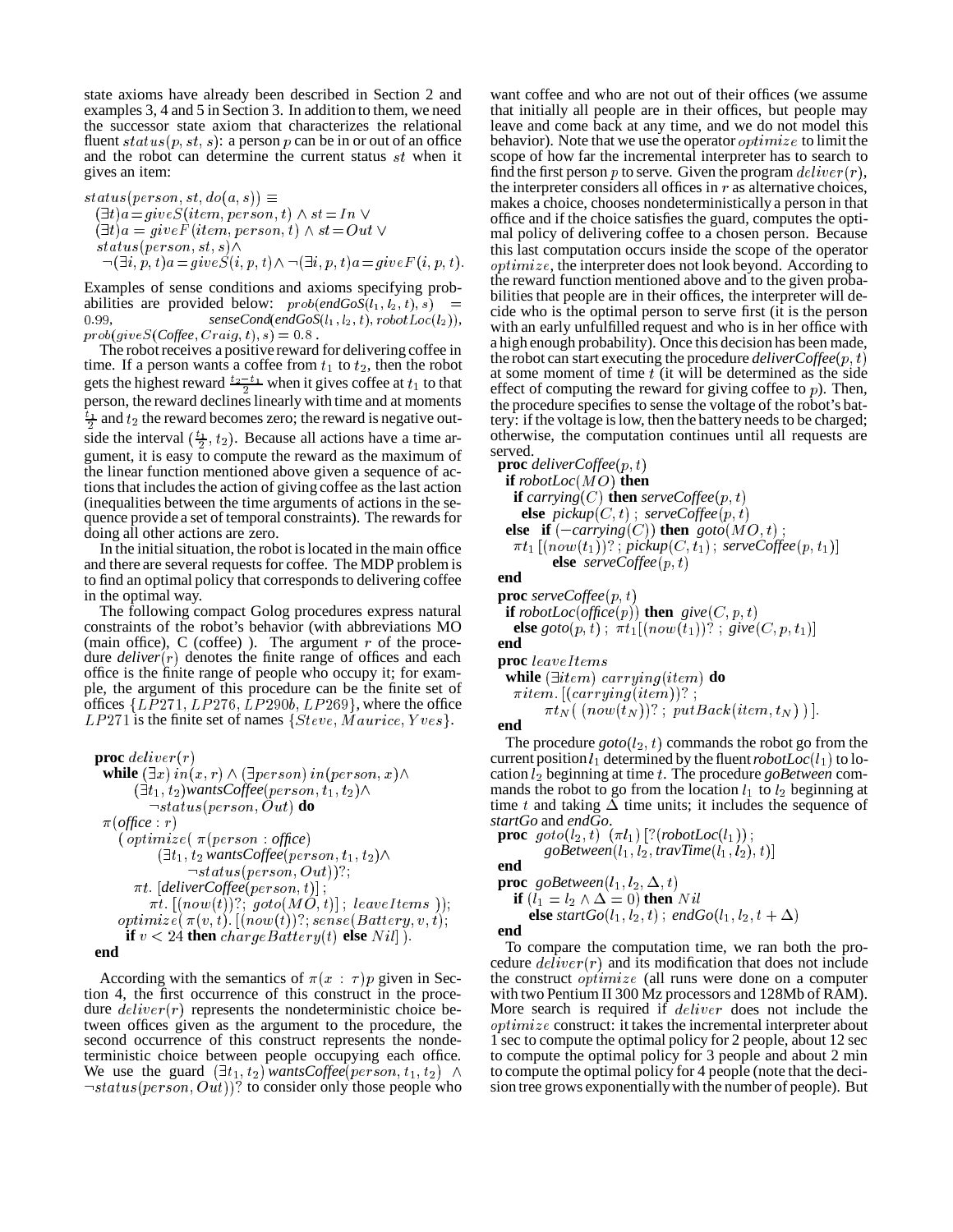when we run the procedure  $\text{d}\text{e} \text{d}\text{e}$  with the  $\text{e} \text{p} \text{t} \text{d}\text{m} \text{d}\text{e}$  construct, then the computation time remains less than 3 sec even if the argument of  $deliver$  is the list of 4 or 5 offices with 7 or 8 people in them.

Notice that these programs restrict the policy that the robot can implement, leaving only one choice (the choice of person to whom to deliver an item) open to the robot and the rest of the robot's behavior is fixed by the program. Furthermore, these programs are, arguably, quite natural. Structuring a program this way may, in general, preclude optimal behavior. For instance, the outer most *optimize* construct restricts the search to find 'the best' person to serve at the current time without looking ahead what consequences this choice will have in the future. In circumstances when the robot is late this may lead the program to skip a next request in favor of a more later request. But if the program inside the scopes of the outer most *optimize* construct would consider all sequences of the next two requests (or the next three requests), then the choice of 'the best' person to serve now would take into account also a next one (or next two, respectively) request(s) to be served in the future and still the computation of the optimal policy will require an acceptable time. In addition, the program can be improved by allowing the robot to carry more than one item at a time: this may lead to a better behavior (for instance, in cases when two people from the same office requested different items). We will not delve into details here, because our intention was only to demonstrate the basic control structures of Golog programs, a new construct *optimize* and to give the feeling of how much time is required to compute optimal policies.

### **6 Discussion**

The incremental Golog interpreter based on the singlestep  $Trans$ -semantics is introduced in [De Giacomo and Levesque, 1999b]. The Golog programs considered there may include binary sensing actions. The interpreter considered in our paper is motivated by similarintuitions,but it is based on a different decision-theoretic semantics and employs more expressive representation of sensing. The paper [De Giacomo and Levesque, 1999a] introduces guarded sensed fluent axioms(GSFA) and guarded successor state axioms(GSSA) and assumes that there is a stream of sensor readings available at any time. These readings are represented by unary sensing functions (syntactically, they look like functional fluents). Because we introduce the representation forsensing actions, they can be mentioned explicitly in Golog programs or can be executed by the interpreter. The major advantage of our representation is that it does not require consistency of sensory readings with the action theory (this may prove useful in solving diagnostic tasks: [McIlraith, 1998]). The execution monitoring framework proposed in [De Giacomo *et al.*, 1998] assumes that the feedback from the environment is provided in terms of actions executed by other agents. Because in this paper we assume that the feedback is provided in terms of sensory readings, this may lead to development of a more realistic framework. An approach to integrating planning and execution in stochastic domains [Dearden and Boutilier, 1994] is an alternative to the approach proposed here.

## **7 Concluding remarks**

Several important issues are not covered in this paper. One of them is monitoring and rescheduling of policies. Note that all actions in policies have time arguments which will be instantiated by moments of time: when the incremental interpreter computes an optimal policy, it also determines a schedule when actions have to be executed. But in realistic scenarios, when the robot is involved in ongoing processes extended over time, it may happen that a process will terminate earlier or later than it was expected.

The diagnostic task that the current version of the on-line interpreter solves is admittedly oversimplified. We expect that additional research integrating the on-line incremental interpreter with the approach proposed in [McIlraith, 1998] will allow us to formulate a more comprehensive version.

Successful tests of the implementation described here were conducted on the mobile robot in a real office environment (joint work with Sam Kaufman). They demonstrated that using the expressive set of Golog operators it is straightforward to encode domain knowledge as constraints on the given large MDP problem. The operator  $\textit{optimize}(p)$  proved to be useful in providingheuristics which allowed to compute sub-policies in real time.

## **References**

- [Bacchus *et al.*, 1995] Fahiem Bacchus, Joseph Y. Halpern, and Hector J. Levesque. Reasoning about noisy sensors in the situation calculus. In *Proceedings of the Fourteenth International Joint Conference on Artificial Intelligence*, pages 1933–1940, Montreal, 1995.
- [Boutilier *et al.*, 2000] C. Boutilier, R. Reiter, M. Soutchanski, and S. Thrun. Decision-theoretic, high-level robot programming in the situation calculus. In *Proc. of the 17th NationalConferenceon Artificial Intelligence (AAAI'00)*, Austin, Texas, 2000. Available at: http://www.cs.toronto.edu/˜ cogrobo/.
- [De Giacomo and Levesque, 1999a] G. De Giacomo and H. Levesque. Projection using regression and sensors. In *Proceedings of the Sixteenth International Joint Conference on Artificial Intelligence*, Stockholm, Sweden, 1999.
- [De Giacomo and Levesque, 1999b] G. De Giacomo and H.J. Levesque. An incremental interpreter for high-level programs with sensing. In Levesqueand Pirri, editors, *Logical Foundations for Cognitive Agents: Contributions in Honor of Ray Reiter*, pages 86–102. Springer, 1999.
- [De Giacomo *et al.*, 1998] G. De Giacomo, R. Reiter, and M.E. Soutchanski. Execution monitoring of high-level robot programs. In *Principles of Knowledge Representation and Reasoning: Proc. of the 6th International Conference (KR'98)*, pages 453–464, Trento, Italy, 1998.
- [Dearden and Boutilier, 1994] Richard Dearden and Craig Boutilier. Integrating planning and execution in stochastic domains. In *Proceedings of the Tenth Conference on Uncertainty in Artificial Intelligence*, pages 162–169, 1994.
- [Funge, 1998] J. Funge. *Making Them Behave: Cognitive Models for Computer Animation, Ph.D. Thesis*. Dept. of Computer Science, Univ. of Toronto, 1998.
- [Grosskreutz, 2000] H. Grosskreutz. Probabilistic projection and belief update in the pgolog framework. In *The 2nd International Cognitive Robotics Workshop, 14th European Conference on AI*, pages 34–41, Berlin, Germany, 2000.
- [Lakemeyer, 1999] G. Lakemeyer. On sensing and off-line interpreting in golog. In Levesque and Pirri, editors, *Logical Foundationsfor Cognitive Agents: Contributionsin Honor of Ray Reiter*, pages 173–189. Springer, 1999.
- [Levesque, 1996] H.J. Levesque. What is planning in the presence ofsensing? In *Proceedingsof the ThirteenthNationalConference on Artificial Intelligence*, volume 2, pages 1139–1145, Portland, Oregon, 1996.